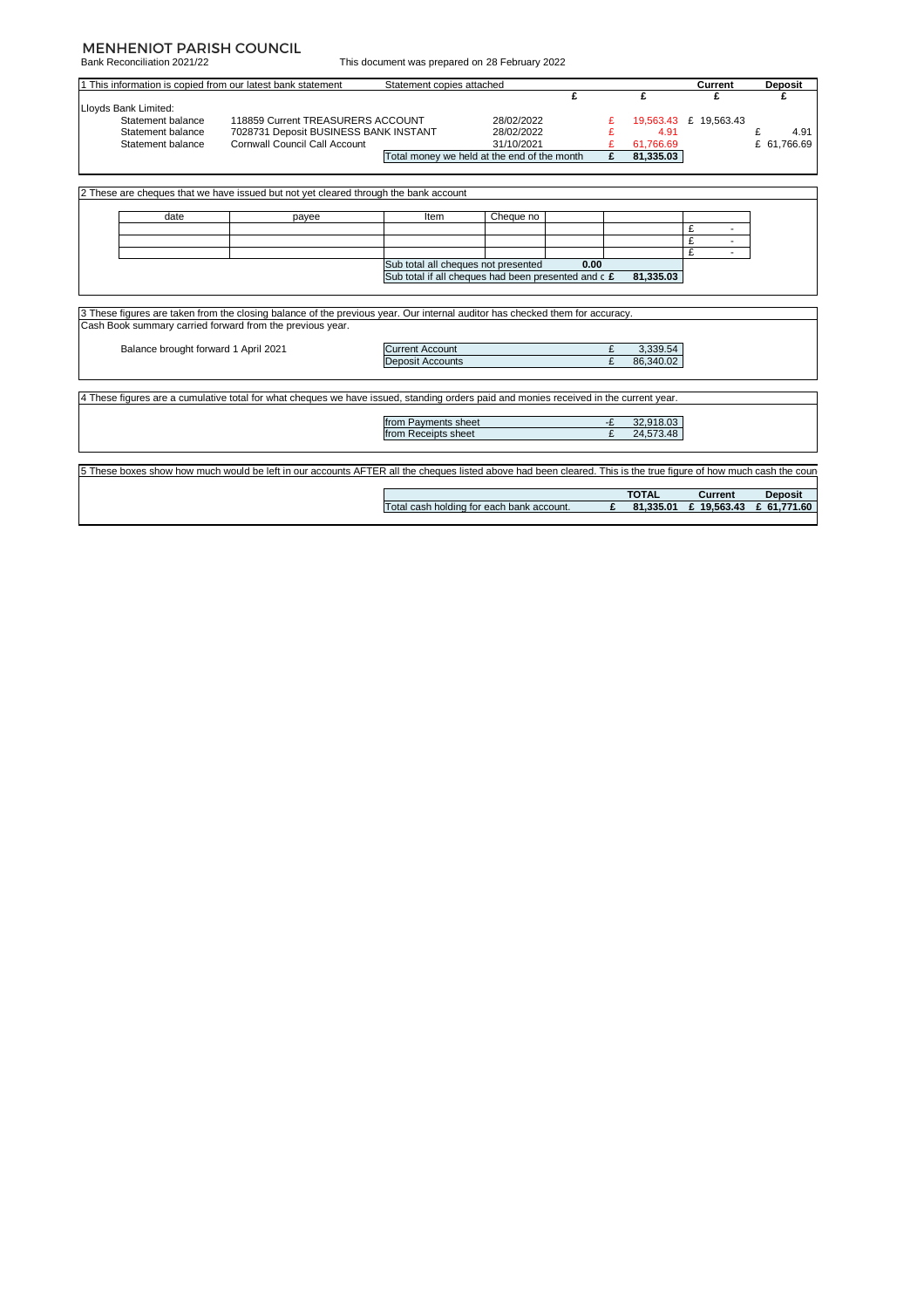

0 <sup>7</sup> <sup>M</sup> <sup>a</sup> r c <sup>h</sup> <sup>2</sup> <sup>0</sup> <sup>2</sup> <sup>2</sup>

M <sup>e</sup> <sup>n</sup> <sup>h</sup> <sup>e</sup> <sup>n</sup> i o <sup>t</sup> <sup>P</sup> <sup>a</sup> r i s <sup>h</sup> <sup>C</sup> <sup>o</sup> <sup>u</sup> <sup>n</sup> <sup>c</sup> i l . . . . <u>.</u> . . . . . . . . . M <sup>E</sup> <sup>N</sup> <sup>H</sup> <sup>E</sup> <sup>N</sup> I O <sup>T</sup> L I S <sup>K</sup> <sup>E</sup> <sup>A</sup> <sup>R</sup> <sup>D</sup> \_ \_ \_ . . . . . . — . . . <del>.</del> —

**TREASURERS ACCOUNT** 

#### $\sim$  0 c c o u n t  $\sim$  0 c o u n t  $\sim$  0 c o u n t  $\sim$  0 c o u n t  $\sim$  0 c o u n t  $\sim$

S o r t C o d e 3 d e 3 d e 3 d e 3 d e 3 d e 3 d e 3 d e 3 d e 3 d e 3 d e 3 d e 3 d e 3 d e 3 d e 3 d e 3 d A c o u n t n t n b e r o u m b e r o u m b e r o u m b e r o u m b e r o u m b e r o u m b e r o u m b e r o

 $\overline{7}$ 

01 February 2022 to 28 February 2022

| Money In  | £186.00 Balance on 01 February 2022     | £22.110.07 |
|-----------|-----------------------------------------|------------|
| Money Out | $£2,720.64$ Balance on 28 February 2022 | £19.563.43 |

# **Your Transactions**

| Date      | <b>Description</b>                                   | <b>Type</b> | Money In (£) | Money Out (£) | Balance (£) |
|-----------|------------------------------------------------------|-------------|--------------|---------------|-------------|
| 01 Feb 22 | TUXFORD R &H TUXFORD 9A<br>167303318411102001 402822 | <b>FPI</b>  | 12.00        |               | 22,110.07   |
| 02 Feb 22 | KNOWLES S J PLOT NUMBER<br>1464114647578669000R      | <b>FPI</b>  | 12.00        |               | 22,122.07   |
| 02 Feb 22 | 500191                                               | <b>DEP</b>  | 96.00        |               | 22,218.07   |
| 03 Feb 22 | <b>ENERVEO</b>                                       | <b>BP</b>   |              | 48.60         | 22,169.47   |
| 03 Feb 22 | <b>MELODIE BENSON</b><br>BENSONPLOT4A                | <b>FPI</b>  | 12.00        |               | 22, 181.47  |
| 07 Feb 22 | EDFENERGY CUST PLC<br>9000100000                     | <b>DD</b>   |              | 169.40        | 22,012.07   |
| 15 Feb 22 | ROWE M J ROWE 3A AND 6A<br>018777355302512001 403622 | <b>FPI</b>  | 24.00        |               | 22,036.07   |
| 22 Feb 22 | <b>WEBCUBE MEDIA</b>                                 | <b>BP</b>   |              | 135.00        | 21,901.07   |
| 22 Feb 22 | <b>CORNWALL ALC</b>                                  | <b>BP</b>   |              | 24.00         | 21,877.07   |
| 22 Feb 22 | <b>CORNWALL AIR AMBUL</b>                            | <b>BP</b>   |              | 100.00        | 21,777.07   |
| 22 Feb 22 | <b>JAYNENE WHITE</b>                                 | <b>BP</b>   |              | 192.50        | 21,584.57   |
| 22 Feb 22 | <b>COLIN CHADWICK TR</b>                             | BP          |              | 910.00        | 20,674.57   |
| 22 Feb 22 | HJ BULLEN                                            | <b>BP</b>   |              | 180.00        | 20,494.57   |
| 22 Feb 22 | MERRYMEET & PENGOV                                   | <b>BP</b>   |              | 100.00        | 20,394.57   |
| 24 Feb 22 | ZOOM.US 888-799-96 CD 8028                           | <b>DEB</b>  |              | 14.39         | 20,380.18   |
| 25 Feb 22 | <b>JOHN HESKETH</b>                                  | <b>BP</b>   |              | 540.00        | 19,840.18   |

P r u d e n t i a l R e g u l a t i o n <sup>A</sup> u t h o r i t y a n d r e g u l a t e d b y t h e F i n a n c i a l C o n d u c t A u t h o r i t y a n d t h e <sup>P</sup> r u d e n t i a l R e g u l a t i o n <sup>A</sup> u t h o r i t y u n d e r R e c'hoariezh ar dialekt inalez en an dialekt inalez a t inalez a t ioan benn a t ioan benn an dialekt benn a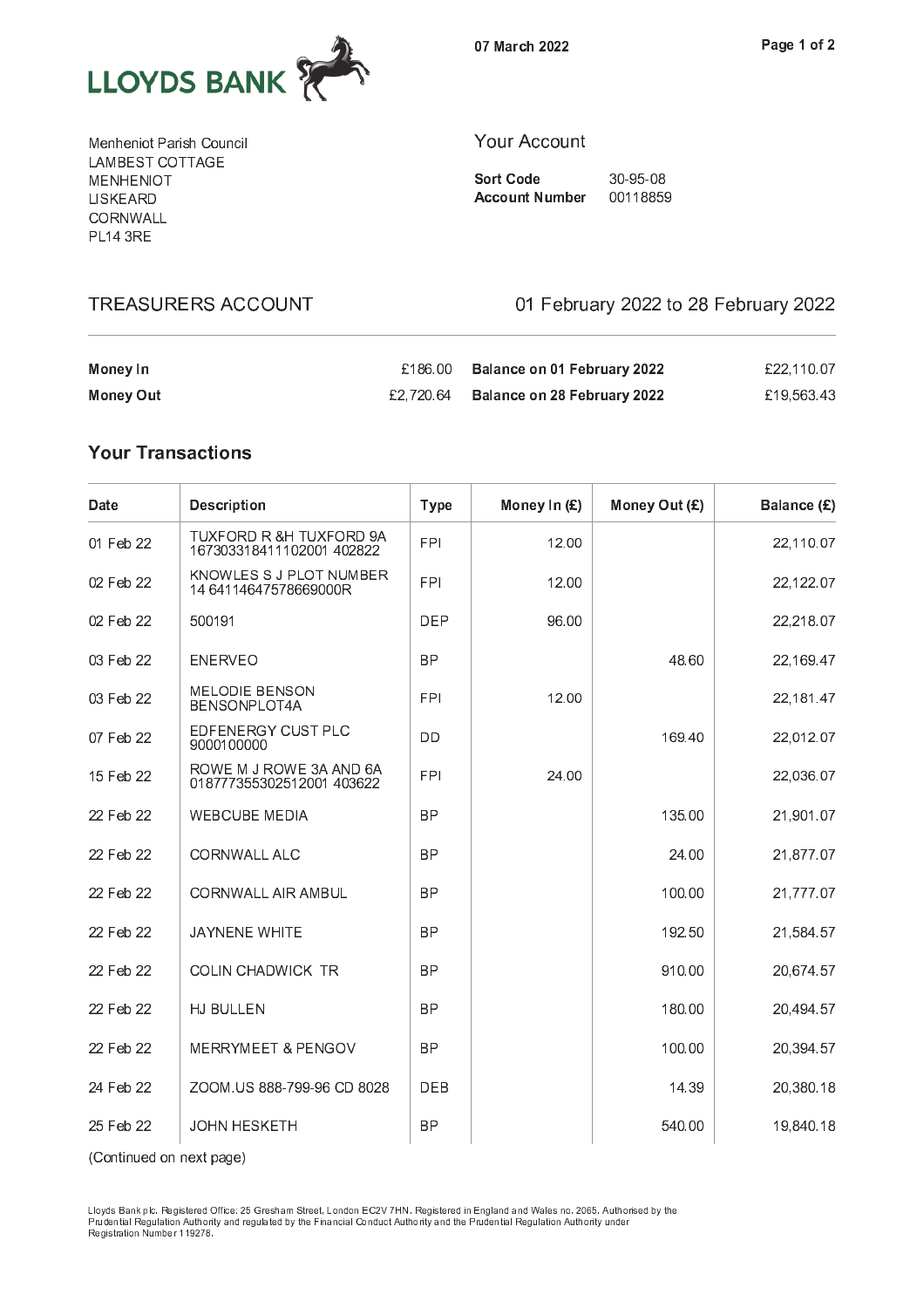

# T <sup>R</sup> <sup>E</sup> <sup>A</sup> <sup>S</sup> <sup>U</sup> <sup>R</sup> <sup>E</sup> <sup>R</sup> <sup>S</sup> <sup>A</sup> <sup>C</sup> <sup>C</sup> <sup>O</sup> <sup>U</sup> <sup>N</sup> <sup>T</sup> <sup>S</sup> <sup>o</sup> <sup>r</sup> t <sup>C</sup> <sup>o</sup> <sup>d</sup> <sup>e</sup> <sup>3</sup> <sup>0</sup> <sup>Ã</sup> 9 <sup>5</sup> <sup>Ã</sup> 0 <sup>8</sup>

### y and the second contract of the second contract of the second contract of the second contract of the second contract of the second contract of the second contract of the second contract of the second contract of the secon

| Date      | <b>Description</b>                                    | Type       | Money In $(E)$ | Money Out $(E)$ | Balance (£) |
|-----------|-------------------------------------------------------|------------|----------------|-----------------|-------------|
| 25 Feb 22 | KYLEIGH NEWBOULD                                      | <b>BP</b>  |                | 216.95          | 19.623.23   |
| 25 Feb 22 | HMRC - ACCOUNTS OF                                    | <b>BP</b>  |                | 89.80           | 19.533.43   |
| 28 Feb 22 | CLIFFORD SE&CL CLIFFORD 2<br>230244419441822001404758 | <b>FPI</b> | 30.00          |                 | 19,563.43   |

#### T r a n s a c t i o n t y p e s a c t i o n t y p e s a c t i o n t y p e s a c t i o n t y p e s a c t i o n

|            | <b>BGC</b> Bank Giro Credit | BP. | <b>Bill Payments</b>          |     | <b>CHG</b> Charge            |           | <b>CHQ</b> Cheque      |
|------------|-----------------------------|-----|-------------------------------|-----|------------------------------|-----------|------------------------|
|            | <b>COR</b> Correction       |     | <b>CPT</b> Cashpoint          | DD. | Direct Debit                 |           | <b>DEB</b> Debit Card  |
|            | <b>DEP</b> Deposit          |     | <b>FEE</b> Fixed Service      |     | <b>FPI</b> Faster Payment In |           | FPO Faster Payment Out |
| <b>MPI</b> | Mobile Payment In           |     | <b>MPO</b> Mobile Payment Out |     | <b>PAY</b> Payment           | <b>SO</b> | Standing Order         |
|            | <b>TFR</b> Transfer         |     |                               |     |                              |           |                        |

P <sup>r</sup> u d e n t i a l R <sup>e</sup> g u l a t i o n <sup>A</sup> <sup>u</sup> t h o r i t y <sup>a</sup> n d <sup>r</sup> e g u l a t e d <sup>b</sup> y <sup>t</sup> h e <sup>F</sup> i n a n c i a l C <sup>o</sup> n d u c t A <sup>u</sup> t h o r i t y <sup>a</sup> n d <sup>t</sup> h e <sup>P</sup> <sup>r</sup> u d e n t i a l R <sup>e</sup> g u l a t i o n <sup>A</sup> <sup>u</sup> t h o r i t y <sup>u</sup> n d e r R e s e r a t i de regional de la termina de la constancia de la constancia de la constancia de la constancia